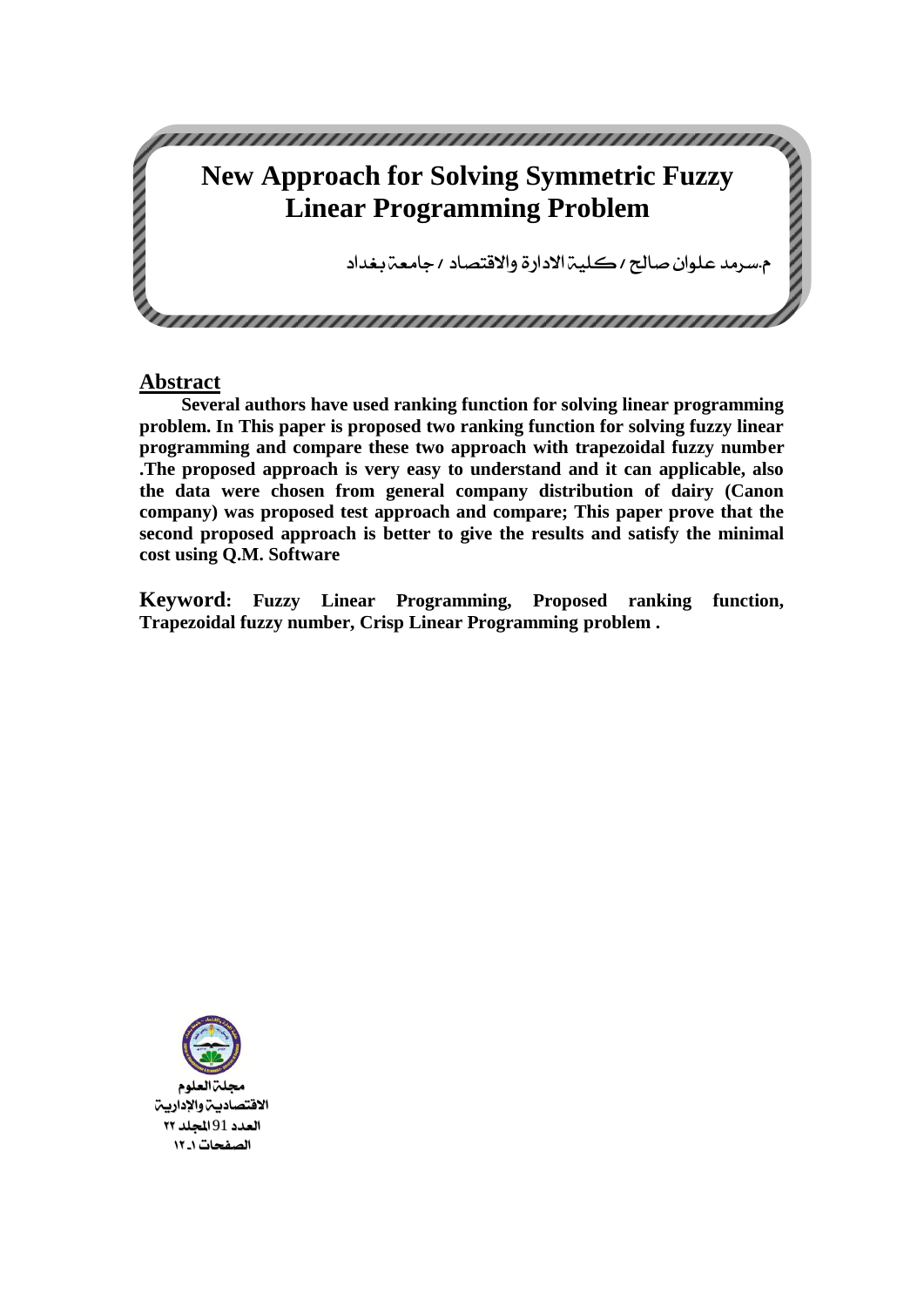

## **1-Introduction**

**The decision maker has to deal with uncertainly. Representing this parameter a fuzzy data and dealing with them using the concept of fuzzy theory seems to be the most suitable way to face the problem of uncertainly the ranges in degree between 0 and 1 .The formulation fuzzy linear programming problem (FLPP) by Zimmerman. Many researchers proposed various types of (FLPP) and solve these problem using different method, but as a way of processing data by allowing partied set membership rather from crisp set membership. Our proposed methods for solving fuzzy linear programming by the use of two ranking function also solver the fuzzy linear programming by reducing in to Crisp Linear Programming problem (CLP).**

### **2- General Introduction**

**2-1 basic definition** 

 $(i)$  A fuzzy set  $\tilde{A}$  on R is called trapezoidal fuzzy number if its membership **function is defined as follow**<br> $\begin{bmatrix} x - (a - a) \\ a \end{bmatrix}$ 

$$
\mu_{\tilde{A}}(x) = \begin{bmatrix} \frac{x - (a - a)}{a} & a - a \leq x < a \\ 1 & a \leq x \leq b \quad \text{........(1)} \\ \frac{(b + a) - x}{a} & b < x \leq b + a \end{bmatrix}
$$

We denote a trapezoidal fuzzy number  $\tilde{A}$  by  $\tilde{A} = \{a,b,a,a\}$ 

(ii) A fuzzy set  $\tilde{A} = \{a,b,a,\beta\}$  is called trapezoidal fuzzy number if its **membership function is defined as follow** 

$$
\mu_{\tilde{A}}(x) = \begin{vmatrix} 1 - \frac{(a-x)}{a} & a-a \leq x \leq a \\ 1 & a < x < b \quad \text{........(2)} \\ 1 - \frac{(x-b)}{\beta} & b \leq x \leq b+\beta \end{vmatrix}
$$

**2-2 Arithmetic operation(1)**

The arithmetic operation on two trapezoidal fuzzy number  $\tilde{A}_1$ = {a,b,a,a} &  $\tilde{A}_2 = \{c,d,\beta,\beta\}$ 

(i)  $\underline{\text{Addition}}$ :  $\tilde{A}_1 \oplus \tilde{A}_2 = (a+c, b+d, a+\beta, a+\beta)$ **<sup>2</sup>= (a-c,b- α-β α-β** 

(ii) Subtraction: 
$$
\tilde{A}_1 \Theta \tilde{A}_2 = (a-c,b-d,a-\beta,a-\beta)
$$
  
(iii) Multiplication:  $\tilde{A}_1 \otimes \tilde{A}_2 = \left[ \left( \frac{a+b}{2} \right) \left( \frac{c+d}{2} \right) - t, \left( \frac{a+b}{2} \right) \left( \frac{c+d}{2} \right) + t, |b\beta - da|, |b\beta + da| \right]$ 

And 
$$
t = \frac{t_2 - t_1}{2}
$$
 where  
\n $t_1 = Min[a, ad, cb, bd]$   
\n $t_2 = Max[a, ad, cb, bd]$ 

جملة العلوم االقتصادية واإلدارية 2 العدد )11( اجمللد )22( لسنة 2112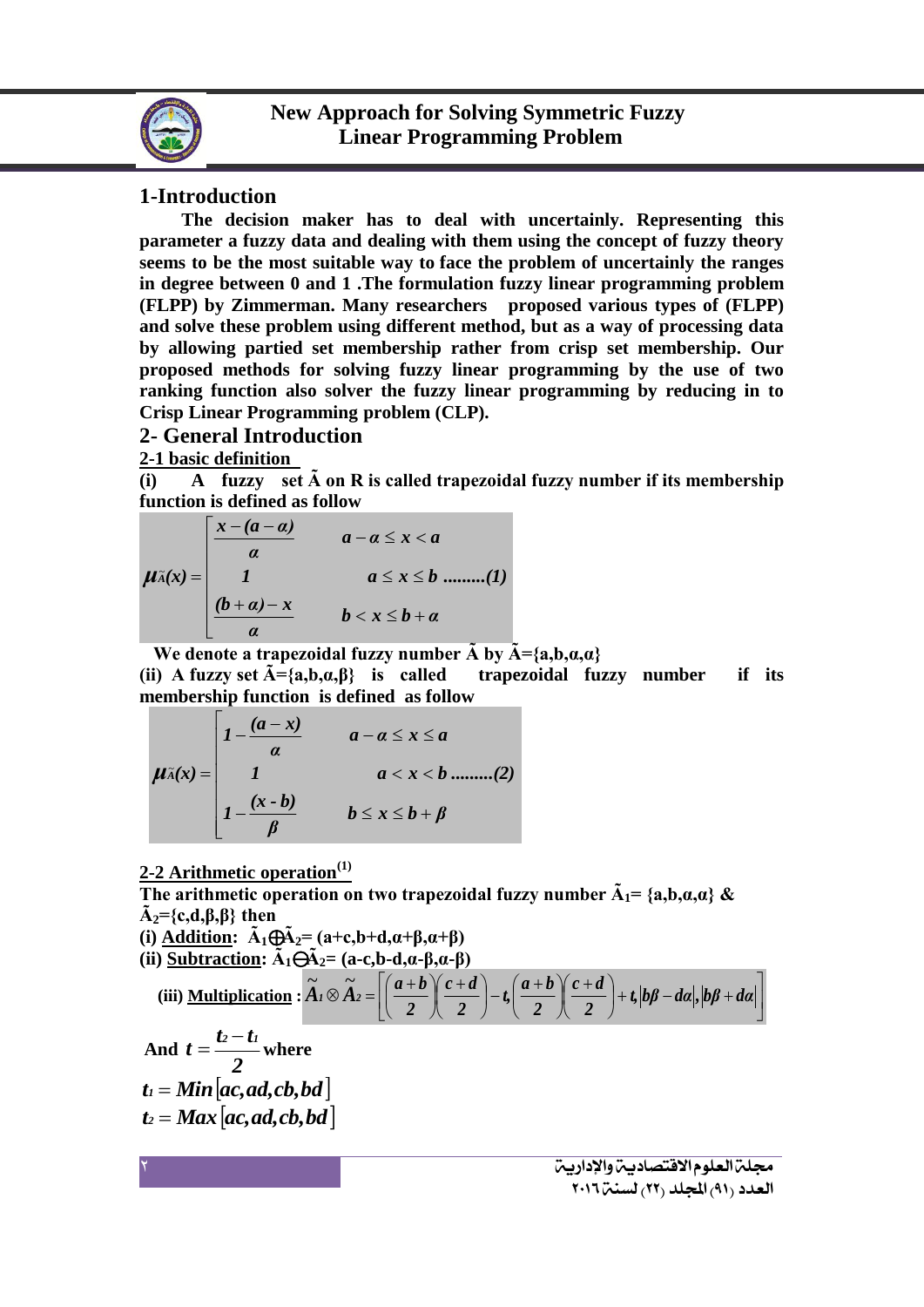

## **New Approach for Solving Symmetric Fuzzy Linear Programming Problem**

**(iv) Scalar multiplication** 

$$
\lambda \widetilde{A} = \begin{bmatrix} (\lambda \lambda a \lambda b, \lambda a, \lambda a) & \lambda \ge 0 \\ (\lambda \lambda a \lambda b, -\lambda a, -\lambda a) & \lambda < 0 \end{bmatrix}
$$

**2-3 Traditional Ranking Function**

Let  $\tilde{A} = \{a,b,a,\beta\}$ be a fuzzy numbers, then the ranking function is<sup>(1)</sup>:

$$
R(\widetilde{A}) = \frac{1}{4}[a+b+\alpha+\beta] \dots (3)
$$

### **2-4 Proposed Ranking Function**

(i) The researchers are proposed a new technique for ordering fuzzy sets in which ranking function  $R(\tilde{A})$  is calculated for fuzzy number  $\tilde{A} = \{a,b,a,a\}$  from  $\lambda$ cut  $\tilde{A}_{\lambda} = [\mathbf{b} \cdot (\mathbf{b} \cdot \mathbf{a})\lambda]$  According to the following formula<sup>(4)</sup>

$$
R(\widetilde{A}) = \int_{0}^{1} \left[b - (b-a)\lambda\right] d\lambda = \left[b - \frac{(b-a)}{2}\right] = \frac{a+b}{2} \dots (4)
$$

(ii) Another proposed technique ranking function  $R(\tilde{A})$  of  $\tilde{A} = \{a,b,a,\beta\}$  from  $\lambda$ **cut**  $\tilde{A}_λ = [b-(b-a)λ, (α+β) λ+ α]$  According to the following formula

$$
R(\widetilde{A}) = \frac{1}{2} \left[ \int_{0}^{1} [b - (b - a)\lambda] d\lambda + \int_{0}^{1} [a + (\alpha + \beta)\lambda] d\lambda \right] = \frac{1}{2} \left[ b - \frac{(b - a)}{2} \right] + \frac{1}{2} \left[ \alpha - \frac{(\alpha + \beta)}{2} \right]
$$

$$
R(\widetilde{A})=\frac{1}{4}[a+b+\alpha-\beta] \dots(5)
$$

#### **3- Formulation of fuzzy linear programming problem**

**A fuzzy linear programming problem with constraint & variable can be written as** 

Max or Min 
$$
\widetilde{Z} = \sum_{j=1}^{j=n} \widetilde{C}_j \otimes \widetilde{X}_j
$$
  
\nS.T.  $\sum_{j=1}^{j=n} a_{ij} \widetilde{X}_{ij} (\leq, =, \geq) \widetilde{b}_i$ ,  $i = 1, 2, \dots, m$   
\n $\sum_{j=1}^{j=n} \widetilde{X}_{ij} \geq \widetilde{0}$ ,  $j = 1, 2, \dots, n$   
\nWhere  $\widetilde{X}_j = (X_j, Y_j, a_j, a_j)$   
\n $\widetilde{C}_j = (P_j, Q_j, \beta_j, \beta_j)$   
\n $\widetilde{b}_j = (b_j, g_j, \eta_j, \eta_j)$ 

**Are symmetric trapezoidal fuzz y number**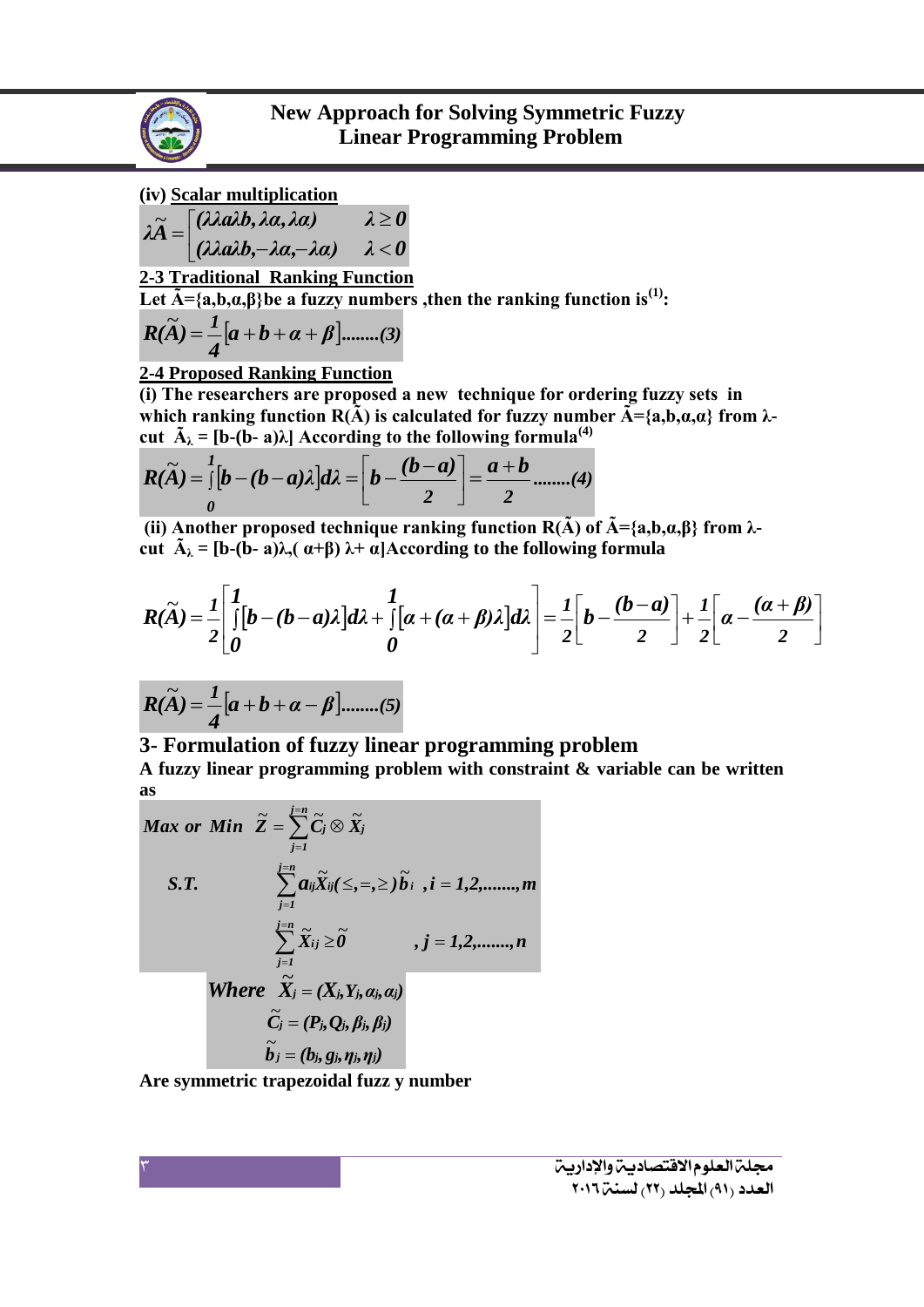

### **4 - proposed technique for solving fuzzy linear programming The steps of proposed technique are following**

**Step (1): Formulate the selected problem in to fuzzy linear programming as show above**

 $\widetilde{X}_j = (X_j, Y_j, \alpha_j, \alpha_j), \widetilde{C}_j = (P_j, Q_j, \beta_j, \beta_j), \widetilde{b}_j = (b_j, Q_j, \eta_j, \eta_j)$  Step (2): Substituting the **values of** 

**In fuzzy linear programming problem in step (1) we get**

Max or Min 
$$
\widetilde{Z} = \sum_{j=1}^{j=n} (P_{j}, Q_{j}, \beta_{j}, \beta_{j}) \otimes (X_{j}, Y_{j}, a_{j}, a_{j})
$$
  
\nS.T.  $\sum_{j=1}^{j=n} a_{ij}(X_{j}, Y_{j}, a_{j}, a_{j})(\leq, =, \geq)(b_{j}, g_{j}, \eta_{j}, \eta_{j})$ ,  $i = 1, 2, \ldots, m$   
\n $\sum_{j=1}^{j=n} (X_{j}, Y_{j}, a_{j}, a_{j}) \geq 0$ ,  $j = 1, 2, \ldots, n$ 

**Step (3): Assuming the fuzzy linear programming problem**   $a_{ij}(X_j, Y_j, a_{j}, a_{j}) = (\widetilde{X}_j, \widetilde{Y}_j, \widetilde{a}_j, \widetilde{a}_j)$ 

 **Obtain in step (2) can be written as**

$$
Max \text{ or } Min \quad \widetilde{Z} = \sum_{j=1}^{j=n} (P_{j}, Q_{j}, \beta_{j}, \beta_{j}) \otimes (X_{j}, Y_{j}, a_{j}, a_{j})
$$
\n
$$
S.T. \qquad \sum_{j=1}^{j=n} (\widetilde{X}_{j}, \widetilde{Y}_{j}, \widetilde{a}_{j}, \widetilde{a}_{j}) (\leq, =, \geq) (b_{j}, g_{j}, \eta_{j}, \eta_{j}) \quad, i = 1, 2, \dots, m
$$
\n
$$
\sum_{j=1}^{j=n} (X_{j}, Y_{j}, a_{j}, a_{j}) \geq \widetilde{0} \qquad j = 1, 2, \dots, n
$$

**Step (4): convert fuzzy linear programming (FLP) into crisp linear programming (CLP) by using proposed ranking function in equations (3) and (4) we get**  $R(P_i,Q_j,\beta_j,\beta_j)\otimes(X_i,Y_j,a_j,a_j)=R(P_j,Q_j,\beta_j,\beta_j)R(X_j,Y_j,a_j,a_j)$ 

**Then the (CLP) can be written from step (3)**

$$
Max \text{ or } Min \quad \widetilde{Z} = \sum_{j=1}^{j=n} R(P_j, Q_j, \beta_j, \beta_j) R(X_j, Y_j, \alpha_j, \alpha_j))
$$
\n
$$
S.T. \qquad \sum_{j=1}^{j=n} R(\widetilde{X}_j, \widetilde{Y}_j, \widetilde{\alpha}_j, \widetilde{\alpha}_j) (\leq, =, \geq) R(b_j, g_j, \eta_j, \eta_j) \quad, i = 1, 2, \dots, m
$$
\n
$$
R(X_j, Y_j, \alpha_j, \alpha_j) \geq 0 \qquad \qquad j = 1, 2, \dots, n
$$
\n
$$
Y_j - X_j \geq 0 \qquad \qquad \qquad \eta_j, \alpha_j \geq 0
$$

مجلتزالعلوم الاقتصاديي والإداريين العدد )11( اجمللد )22( لسنة 2112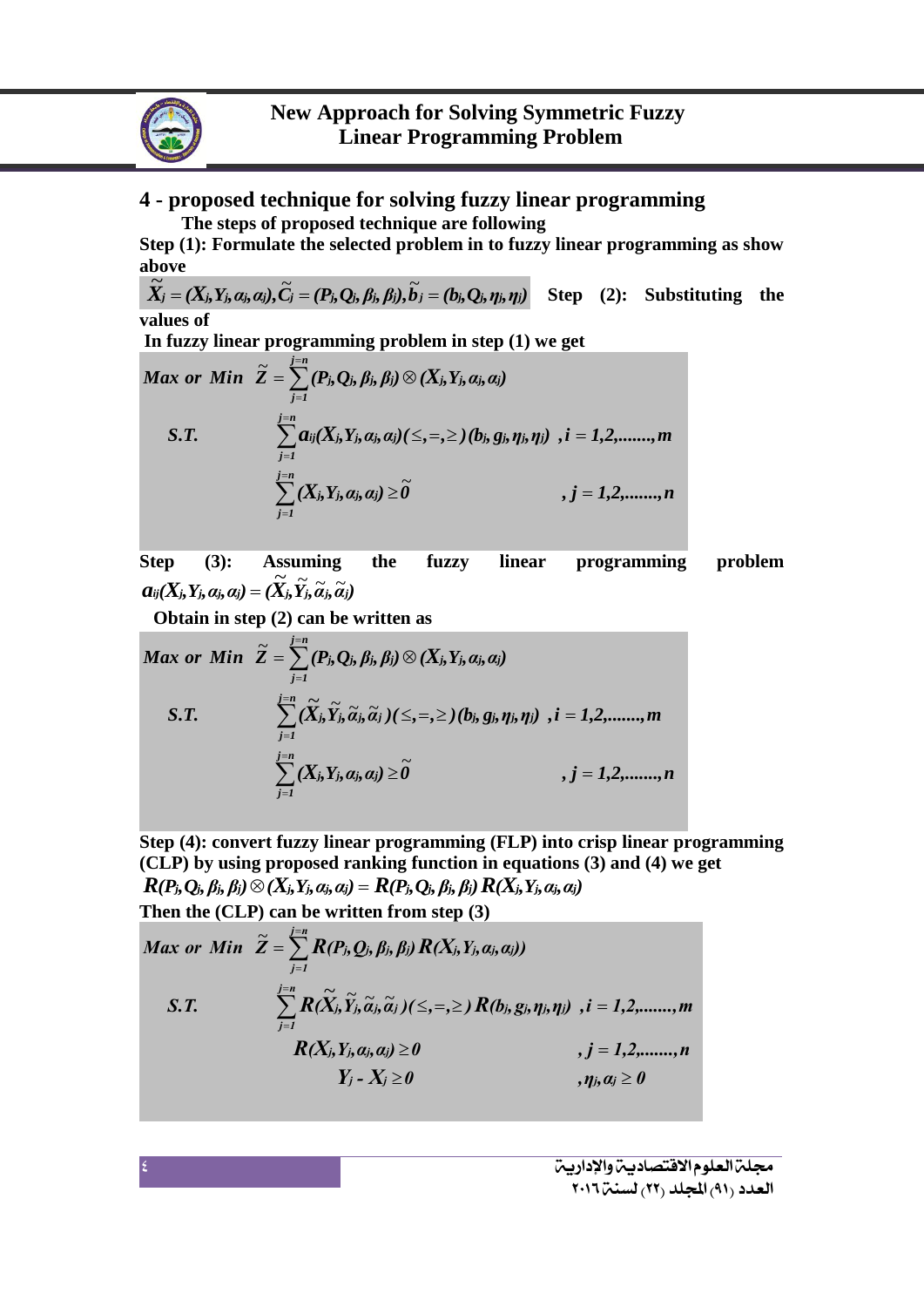

**Step (5): Solve the (CLP) obtained in step (4) and substitute their value in** 

 $\widetilde{X}_j = (X_j, Y_j, a_j, a_j)$ ..<br>~

**Step (6): Find the fuzzy optimal value of fuzzy linear programming by substituting the value in** 

$$
\widetilde{\boldsymbol{Z}}=\sum_{j=1}^{j=n}\widetilde{C}_{j}\otimes\widetilde{X}_{j}
$$

# **5-Application**

**Will be applied to the methods used in the theoretical side of the General Company for dairy production, namely (Canon Company) where this company distributes various products for their clients Who in the following governorates (Baghdad-Diwaniyah-Karbala) through the transported of its warehouses to a group of clients in three the provinces so that the transportation cost of a nature Quartet Fuzzy numbers calculated in US dollars as follows** 

| <b>Provinces</b><br><b>Warehouses</b> | <b>Baghdad</b>    | Diwaniyah        | Karbala        | <b>Fuzzy Supply</b>                 |
|---------------------------------------|-------------------|------------------|----------------|-------------------------------------|
| warehouse1                            | 20,30,40,40       | 21, 75, 50, 50   | 60,00,00,00    | 30, 130, 150, 150                   |
| warehouse2                            | 30,50,50,50       | 100,100,50,50    | 75, 50, 30, 30 | 80,170,100,100                      |
| warehouse3                            | 7.90, 240, 240    | 100,190,190      | 60,140,230,230 | 60,90,250,250                       |
| warehouse4                            | 60,100,190,190    | 30, 220, 220, 30 | 75,120,40,40   | 60, 300, 300, 60, 60                |
| <b>Fuzzy Demand</b>                   | 90, 120, 350, 350 | 80,380,260,260   | 60,100,190,190 | 230,600,800,800<br>230,600, 800,800 |

**Now convert the transportation problem into crisp linear programming problem as follows using**

**1-Traditinal Ranking Function** *4*  $\widetilde{R}(A,b,C) = \frac{a+b+a+\beta}{a}$  $\widetilde{R}(A,b,C) = \frac{a+b+a+\beta}{b}$  then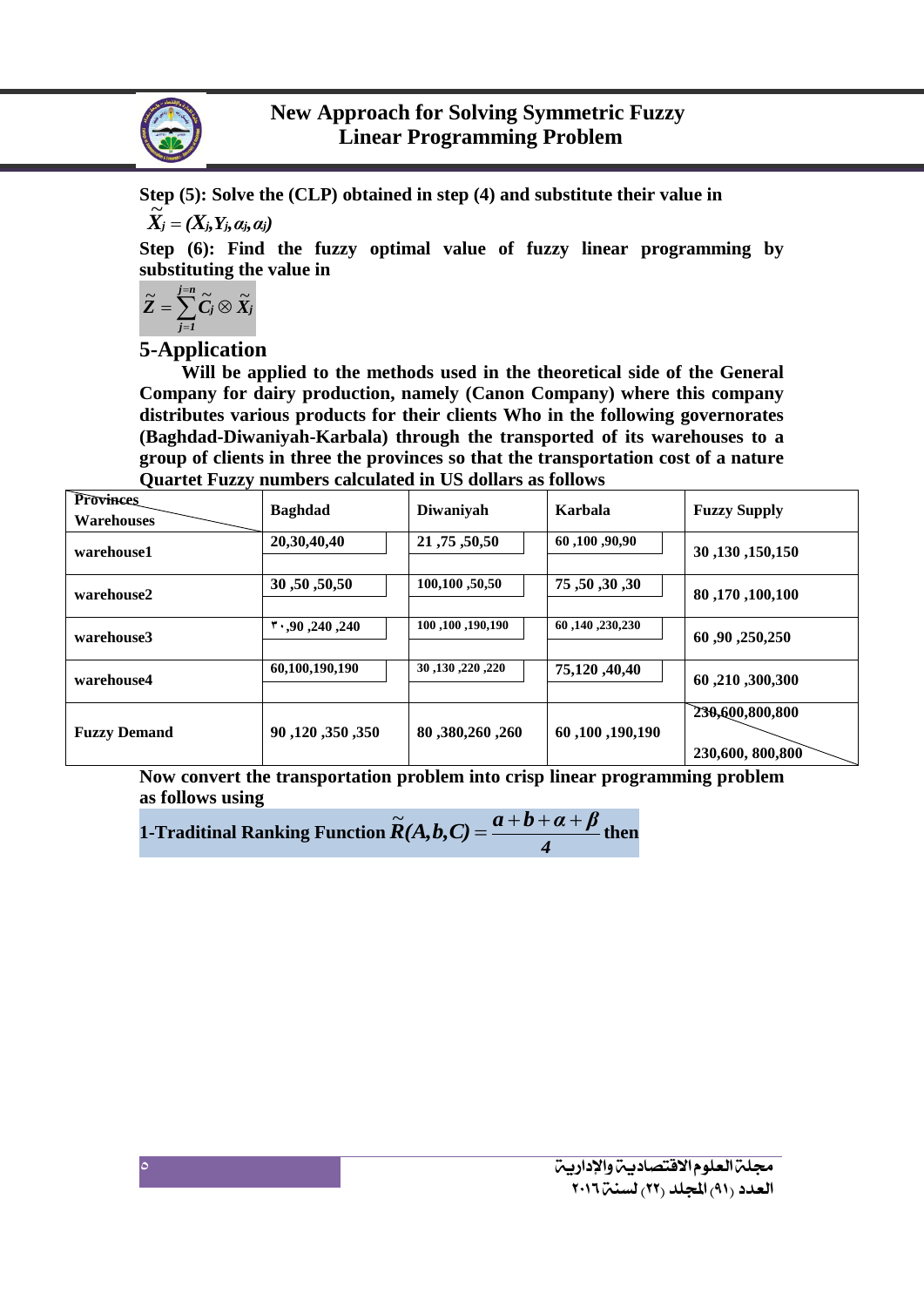

*S.T MinZ 32.5X 49X 85X 45X 75X 46.25X 150X 145X 165X 135X 150X 68.75X*  $n\widetilde{Z} \approx 32.5\widetilde{X}_{11} + 49\widetilde{X}_{12} + 85\widetilde{X}_{13} + 45\widetilde{X}_{21} + 75\widetilde{X}_{22} + 46.25\widetilde{X}_{23} + 150\widetilde{X}_{32} + 145\widetilde{X}_{32} + 165\widetilde{X}_{33} + 135\widetilde{X}_{41} + 150\widetilde{X}_{42} + 68.75\widetilde{X}_{43}$  $\widetilde{Z}\approx 32.5\widetilde{X}_{11}+49\widetilde{X}_{12}+85\widetilde{X}_{13}+45\widetilde{X}_{21}+75\widetilde{X}_{22}+46.25\widetilde{X}_{23}+150\widetilde{X}_{31}+145\widetilde{X}_{32}+165\widetilde{X}_{33}+135\widetilde{X}_{41}+150\widetilde{X}_{42}+68.75\widetilde{X}_{43}$ 

$$
\tilde{X}_{11} + \tilde{X}_{12} + \tilde{X}_{13} \approx 115
$$
\n
$$
\tilde{X}_{21} + \tilde{X}_{22} + \tilde{X}_{23} \approx 112.5
$$
\n
$$
\tilde{X}_{31} + \tilde{X}_{32} + \tilde{X}_{33} \approx 102.5
$$
\n
$$
\tilde{X}_{41} + \tilde{X}_{42} + \tilde{X}_{43} \approx 217.5
$$
\n
$$
\tilde{X}_{12} + \tilde{X}_{22} + \tilde{X}_{31} + \tilde{X}_{41} \approx 227.5
$$
\n
$$
\tilde{X}_{12} + \tilde{X}_{22} + \tilde{X}_{32} + \tilde{X}_{42} \approx 245
$$
\n
$$
\tilde{X}_{13} + \tilde{X}_{23} + \tilde{X}_{33} + \tilde{X}_{42} \approx 245
$$
\n
$$
\tilde{X}_{14} \tilde{X}_{12} \tilde{X}_{13} \tilde{X}_{21} \tilde{X}_{22} \tilde{X}_{23} \tilde{X}_{31} \tilde{X}_{32} \tilde{X}_{33} \tilde{X}_{41} \tilde{X}_{42} \tilde{X}_{43} \ge 0
$$

#### **Then Basic feasible solution as illustrated below**

| BV                   | $\tilde{X}_{11}$ | $\widetilde{X}_{I2}$ |                    |                         |               | $\widetilde{X}_{1}$ $\widetilde{X}_{2}$ $\widetilde{X}_{2}$ $\widetilde{X}_{2}$ $\widetilde{X}_{2}$ |                        |                                                               |                |               |                               | $\widetilde{X}_3$ $\widetilde{X}_3$ $\widetilde{X}_3$ $\widetilde{X}_4$ $\widetilde{X}_4$ $\widetilde{X}_4$ $\widetilde{X}_4$ | $\mathbf{R}_2$ | $\mathbf{R}$ | $\mathbb{R}^2$ | $\mathbf{R}_{\mathrm{s}}$ | $\mathbb{R}$ | $\mathbf{R}_7$ | $\widetilde{R}(\bm{b})$ |
|----------------------|------------------|----------------------|--------------------|-------------------------|---------------|-----------------------------------------------------------------------------------------------------|------------------------|---------------------------------------------------------------|----------------|---------------|-------------------------------|-------------------------------------------------------------------------------------------------------------------------------|----------------|--------------|----------------|---------------------------|--------------|----------------|-------------------------|
| $R_1$                | ١                |                      |                    |                         |               |                                                                                                     |                        |                                                               |                |               |                               |                                                                                                                               |                |              |                |                           |              |                | 115                     |
| $\mathbf{R}_2$       |                  |                      |                    |                         |               |                                                                                                     |                        |                                                               |                |               |                               |                                                                                                                               |                |              |                |                           |              |                | 112.5                   |
| $\mathbf{R}_3$       |                  |                      |                    |                         |               |                                                                                                     | ١                      | $\rightarrow$                                                 | ١              |               |                               |                                                                                                                               |                |              |                |                           |              |                | 162.5                   |
| $R_4$                |                  |                      |                    |                         |               |                                                                                                     |                        |                                                               |                |               |                               |                                                                                                                               |                |              |                |                           |              |                | 217.5                   |
| $\mathbf{R}_5$       | ١                |                      |                    |                         |               |                                                                                                     |                        |                                                               |                |               |                               |                                                                                                                               |                |              |                |                           |              |                | 227.5                   |
| $\mathbf{R}_{6}$     |                  |                      |                    |                         |               |                                                                                                     |                        |                                                               |                |               |                               |                                                                                                                               |                |              |                |                           | ١            |                | 245                     |
| $\mathbf{R}_{7}$     |                  |                      |                    |                         |               |                                                                                                     |                        |                                                               |                |               |                               |                                                                                                                               |                |              |                |                           |              | ١              | 135                     |
| $R(\widetilde{Z})$ . |                  | $\ddot{\bullet}$     | $\hat{\mathbf{v}}$ | $\bullet$<br>$\ddot{ }$ | $\frac{1}{2}$ | $\bullet$<br>$\sum_{n=1}^{\infty}$<br>$\ddot{\phantom{0}}$                                          | $\bullet$<br>$\bullet$ | $\bullet$<br>$\ddot{\phantom{0}}$<br>$\overline{\phantom{0}}$ | $\bullet$ 1, 4 | $\frac{1}{2}$ | $\bullet$<br>$\ddot{\bullet}$ | <b>AV.YS</b>                                                                                                                  |                |              |                |                           |              |                |                         |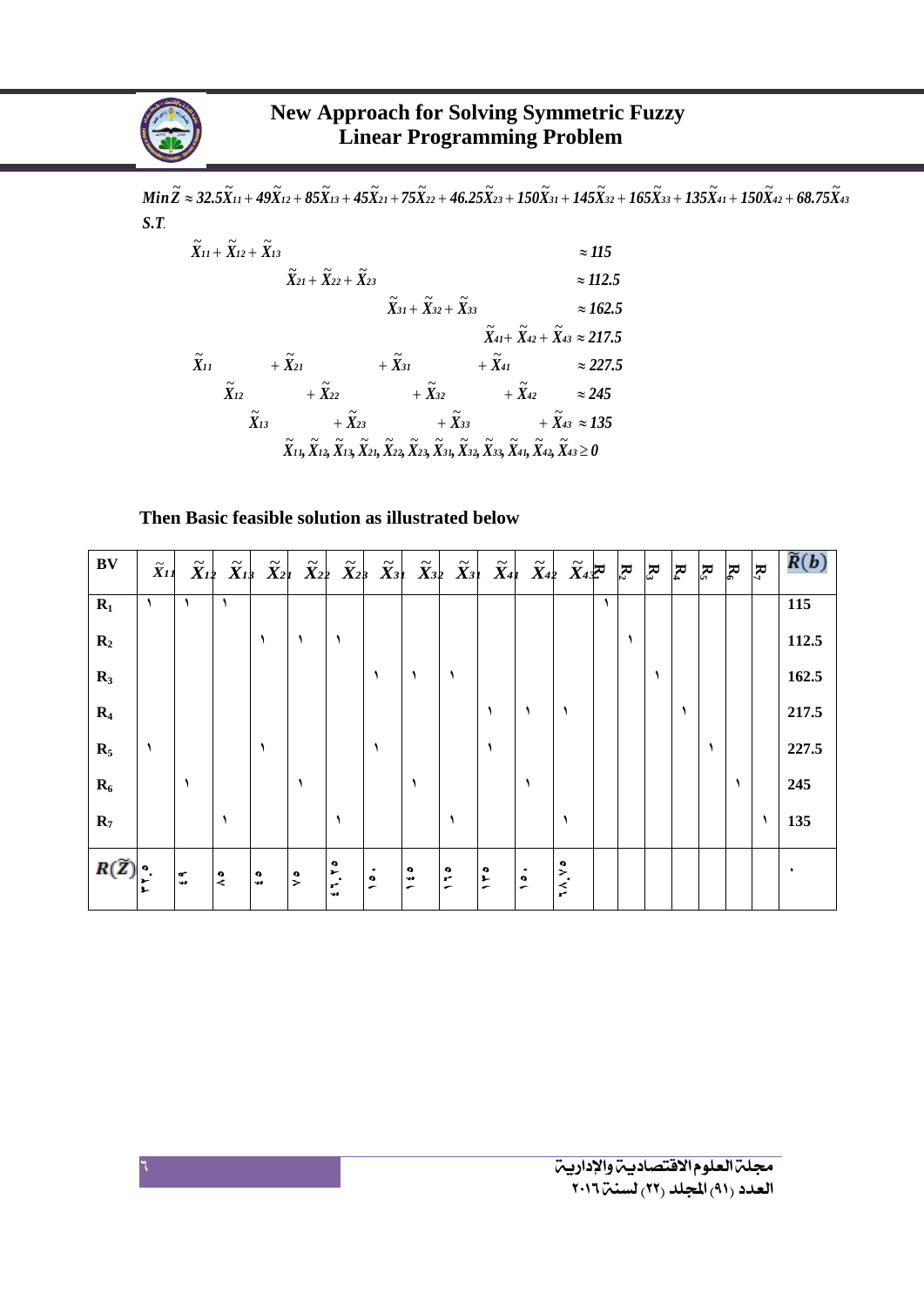

|  |  |  | And the optimal solution is achieved using $(Q.M.)$ software as illustrated below |  |
|--|--|--|-----------------------------------------------------------------------------------|--|
|  |  |  |                                                                                   |  |

| <b>Availability Amount</b> |                  | <b>Units Shipped</b> | $Cost/ Unit$ (\$) |
|----------------------------|------------------|----------------------|-------------------|
| <b>Warehouses</b>          | <b>Provinces</b> |                      |                   |
| <b>Warehouse1</b>          | <b>Baghdad</b>   | 115                  | 32.5              |
| <b>Warehouse2</b>          | <b>Baghdad</b>   | 112.5                | 45                |
| Warehouse3                 | Diwaniyah        | YV                   | ه ١٤              |
| Warehouse3                 | Karbala          | ۱۳۰                  | ۱٦٥               |
| <b>Warehouse</b>           | Diwaniyah        | $\lambda \cdot \phi$ | 150               |
| <b>Warehouse4</b>          | <b>Karbala</b>   | 11120                | <b>JA.VO</b>      |
| With                       | total            | cost                 | is<br>58547       |

**2-Proposed Ranking Function**  $R(A,b,C) = \frac{a+b}{2}$  $\widetilde{R}(A,b,C) = \frac{a+b}{2}$  $\widetilde{R}(A,b,C) = \frac{a+b}{2}$  then

*S.T MinZ 25X 48X 80X 40X 100X 62.5X 60X 100X 100X 80X 80X 97.5X*  $11 + \widetilde{X}_{12} + \widetilde{X}_{13}$ **.**<br>1  $\widetilde{Z}$  ≈ 25 $\widetilde{X}_{11}$  + 48 $\widetilde{X}_{12}$  + 80 $\widetilde{X}_{13}$  + 40 $\widetilde{X}_{21}$  + 100 $\widetilde{X}_{22}$  + 60. $\widetilde{X}_{33}$  + 100 $\widetilde{X}_{32}$  + 100 $\widetilde{X}_{33}$  + 80 $\widetilde{X}_{41}$  + 80 $\widetilde{X}_{42}$  + 97.5 $\widetilde{X}_{43}$  $\widetilde{Z}\approx 25\widetilde{X}_{11}+48\widetilde{X}_{12}+80\widetilde{X}_{13}+40\widetilde{X}_{21}+100\widetilde{X}_{22}+62.5\widetilde{X}_{23}+60\widetilde{X}_{31}+100\widetilde{X}_{32}+100\widetilde{X}_{33}+80\widetilde{X}_{41}+80\widetilde{X}_{42}+97.5\widetilde{X}_{41}$ 

$$
\tilde{X}_{11} + \tilde{X}_{12} + \tilde{X}_{13} \approx 80
$$
\n
$$
\tilde{X}_{21} + \tilde{X}_{22} + \tilde{X}_{23} \approx 125
$$
\n
$$
\tilde{X}_{31} + \tilde{X}_{32} + \tilde{X}_{33} \approx 75
$$
\n
$$
\tilde{X}_{41} + \tilde{X}_{42} + \tilde{X}_{43} \approx 135
$$
\n
$$
\tilde{X}_{12} + \tilde{X}_{22} + \tilde{X}_{32} + \tilde{X}_{32} + \tilde{X}_{41} \approx 105
$$
\n
$$
\tilde{X}_{13} + \tilde{X}_{23} + \tilde{X}_{32} + \tilde{X}_{33} + \tilde{X}_{42} \approx 230
$$
\n
$$
\tilde{X}_{14}, \tilde{X}_{12}, \tilde{X}_{13}, \tilde{X}_{24}, \tilde{X}_{23}, \tilde{X}_{34}, \tilde{X}_{33}, \tilde{X}_{44}, \tilde{X}_{42}, \tilde{X}_{43} \ge 0
$$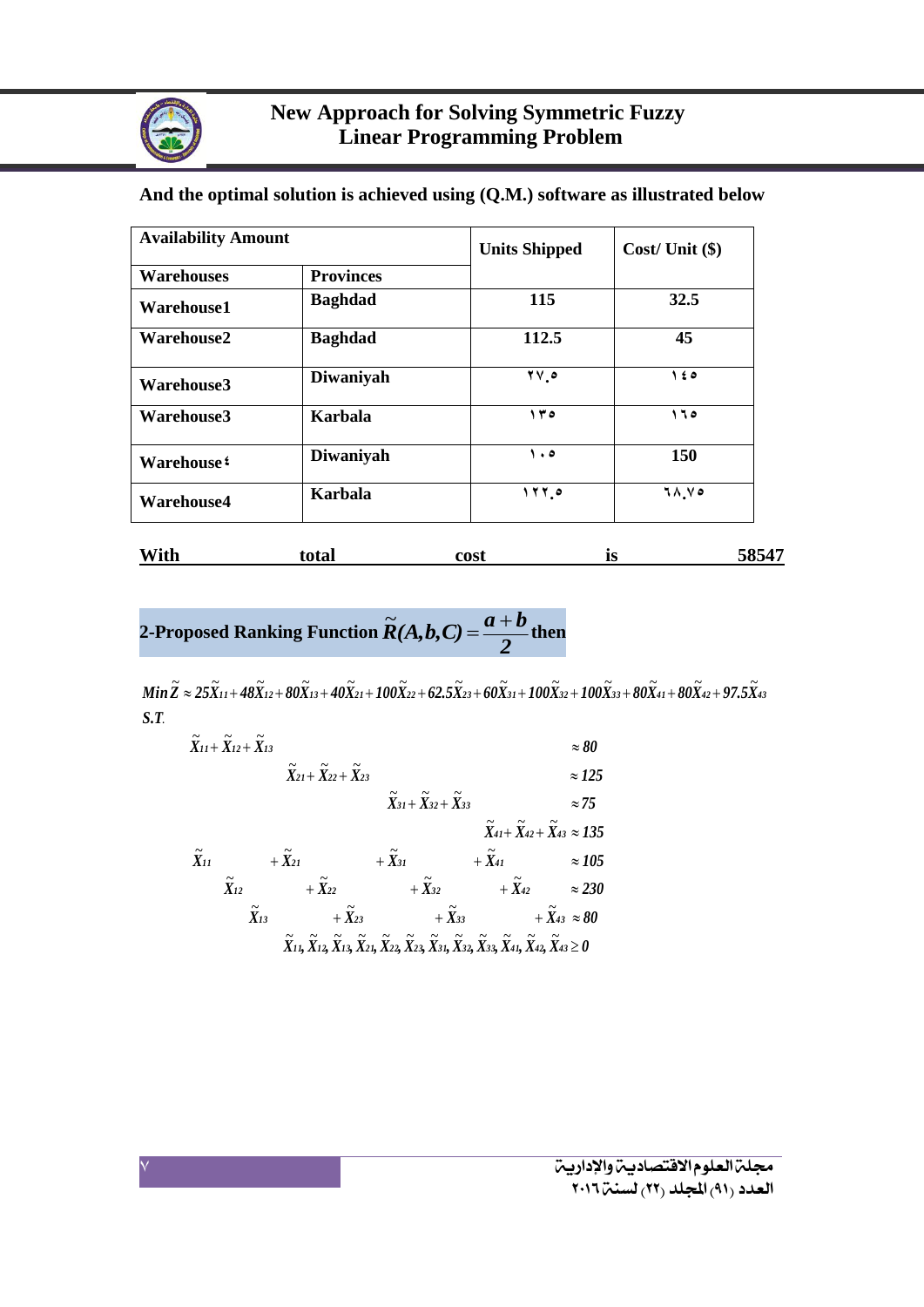

# **New Approach for Solving Symmetric Fuzzy Linear Programming Problem**

## **Then Basic feasible solution as illustrated below**

| <b>BV</b>          | $\tilde{\chi}_{II}$ |                               |                    | $\widetilde{X}_1$ $\widetilde{X}_2$ $\widetilde{X}_2$ $\widetilde{X}_2$ $\widetilde{X}_2$ $\widetilde{X}_3$ $\widetilde{X}_3$ $\widetilde{X}_3$ $\widetilde{X}_4$ $\widetilde{X}_4$ $\widetilde{X}_4$ $\widetilde{X}_4$ $\widetilde{X}_4$ $\widetilde{X}_5$ $\widetilde{X}_6$ |   |        |    |           |                     |                  |   |                      |   | $\mathbb{R}^2$ | $\mathbb{R}^4$ | $\mathbf{R}_{\mathbf{s}}$ | $\mathbb{R}_6$ | $\mathbb{R}_7$ | $\widetilde{R}(b)$   |
|--------------------|---------------------|-------------------------------|--------------------|-------------------------------------------------------------------------------------------------------------------------------------------------------------------------------------------------------------------------------------------------------------------------------|---|--------|----|-----------|---------------------|------------------|---|----------------------|---|----------------|----------------|---------------------------|----------------|----------------|----------------------|
| $R_1$              | ١                   | ١                             |                    |                                                                                                                                                                                                                                                                               |   |        |    |           |                     |                  |   |                      | ٠ |                |                |                           |                |                | ۸.                   |
| $\mathbf{R}_2$     |                     |                               |                    |                                                                                                                                                                                                                                                                               |   |        |    |           |                     |                  |   |                      |   |                |                |                           |                |                | 170                  |
| $\mathbf{R}_3$     |                     |                               |                    |                                                                                                                                                                                                                                                                               |   |        |    | $\lambda$ |                     |                  |   |                      |   |                |                |                           |                |                | $\vee$ 0             |
| $R_4$              |                     |                               |                    |                                                                                                                                                                                                                                                                               |   |        |    |           |                     |                  |   | ١                    |   |                |                |                           |                |                | 140                  |
| $\mathbf{R}_5$     | ١                   |                               |                    |                                                                                                                                                                                                                                                                               |   |        |    |           |                     |                  |   |                      |   |                |                |                           |                |                | $\lambda \cdot \rho$ |
| $\mathbf{R}_6$     |                     |                               |                    |                                                                                                                                                                                                                                                                               |   |        |    |           |                     |                  |   |                      |   |                |                |                           |                |                | ۲۳.                  |
| $\mathbf{R}_{7}$   |                     |                               |                    |                                                                                                                                                                                                                                                                               |   |        |    |           |                     |                  |   |                      |   |                |                |                           |                | ١              | ۸.                   |
| $R(\widetilde{Z})$ | $\frac{0}{r}$       | $\stackrel{\textstyle{1}}{3}$ | $\dot{\mathbf{z}}$ | $\ddot{\phantom{0}}$                                                                                                                                                                                                                                                          | ٠ | ۰<br>٠ | مو | ٠         | ٠<br>$\bullet$<br>∽ | $\dot{\tilde{}}$ | k | o<br>$\tilde{\zeta}$ |   |                |                |                           |                |                |                      |

### **And the optimal solution is achieved using (Q.M.) software as illustrated below**

| <b>Availability Amount</b> |                  | <b>Units Shipped</b> | Cost/ Unit (\$) |
|----------------------------|------------------|----------------------|-----------------|
| <b>Warehouses</b>          | <b>Provinces</b> |                      |                 |
| <b>Warehouse1</b>          | <b>Diwaniyah</b> | ۸.                   | ٤٨              |
| <b>Warehouse2</b>          | <b>Baghdad</b>   | ه ٤                  | $\epsilon$ .    |
| <b>Warehouse2</b>          | Karbala          | ۸.                   | ۰,۲۰            |
| Warehouse3                 | <b>Baghdad</b>   | ٦.                   | ٦.              |
| Warehouse3                 | Diwaniyah        | ه ۱                  | 100             |
| Warehouse4                 | Diwaniyah        | ه ۲ ۱                | ۸٠              |
| With                       | total            | cost                 | is<br>26540     |

$$
(\mathcal{M}_\mathcal{A},\mathcal{M}_\mathcal{A},\mathcal{M}_\mathcal{A},\mathcal{M}_\mathcal{A},\mathcal{M}_\mathcal{A},\mathcal{M}_\mathcal{A},\mathcal{M}_\mathcal{A},\mathcal{M}_\mathcal{A},\mathcal{M}_\mathcal{A},\mathcal{M}_\mathcal{A},\mathcal{M}_\mathcal{A},\mathcal{M}_\mathcal{A},\mathcal{M}_\mathcal{A},\mathcal{M}_\mathcal{A},\mathcal{M}_\mathcal{A},\mathcal{M}_\mathcal{A},\mathcal{M}_\mathcal{A},\mathcal{M}_\mathcal{A},\mathcal{M}_\mathcal{A},\mathcal{M}_\mathcal{A},\mathcal{M}_\mathcal{A},\mathcal{M}_\mathcal{A},\mathcal{M}_\mathcal{A},\mathcal{M}_\mathcal{A},\mathcal{M}_\mathcal{A},\mathcal{M}_\mathcal{A},\mathcal{M}_\mathcal{A},\mathcal{M}_\mathcal{A},\mathcal{M}_\mathcal{A},\mathcal{M}_\mathcal{A},\mathcal{M}_\mathcal{A},\mathcal{M}_\mathcal{A},\mathcal{M}_\mathcal{A},\mathcal{M}_\mathcal{A},\mathcal{M}_\mathcal{A},\mathcal{M}_\mathcal{A},\mathcal{M}_\mathcal{A},\mathcal{M}_\mathcal{A},\mathcal{M}_\mathcal{A},\mathcal{M}_\mathcal{A},\mathcal{M}_\mathcal{A},\mathcal{M}_\mathcal{A},\mathcal{M}_\mathcal{A},\mathcal{M}_\mathcal{A},\mathcal{M}_\mathcal{A},\mathcal{M}_\mathcal{A},\mathcal{M}_\mathcal{A},\mathcal{M}_\mathcal{A},\mathcal{M}_\mathcal{A},\mathcal{M}_\mathcal{A},\mathcal{M}_\mathcal{A},\mathcal{M}_\mathcal{A},\mathcal{M}_\mathcal{A},\mathcal{M}_\mathcal{A},\mathcal{M}_\mathcal{A},\mathcal{M}_\mathcal{A},\mathcal{M}_\mathcal{A},\mathcal{M}_\mathcal{A},\mathcal{M}_\mathcal{A},\mathcal{M}_\mathcal{A},\mathcal{M}_\mathcal{A},\mathcal{M}_\mathcal{A},\mathcal{M}_\mathcal{A},\mathcal
$$

**2 Proposed Ranking Function** *4*  $\widetilde{R}(A,b,C) = \frac{a+b+a-b}{a}$  $\widetilde{R}(A,b,C) = \frac{a+b+\alpha-\beta}{a}$  then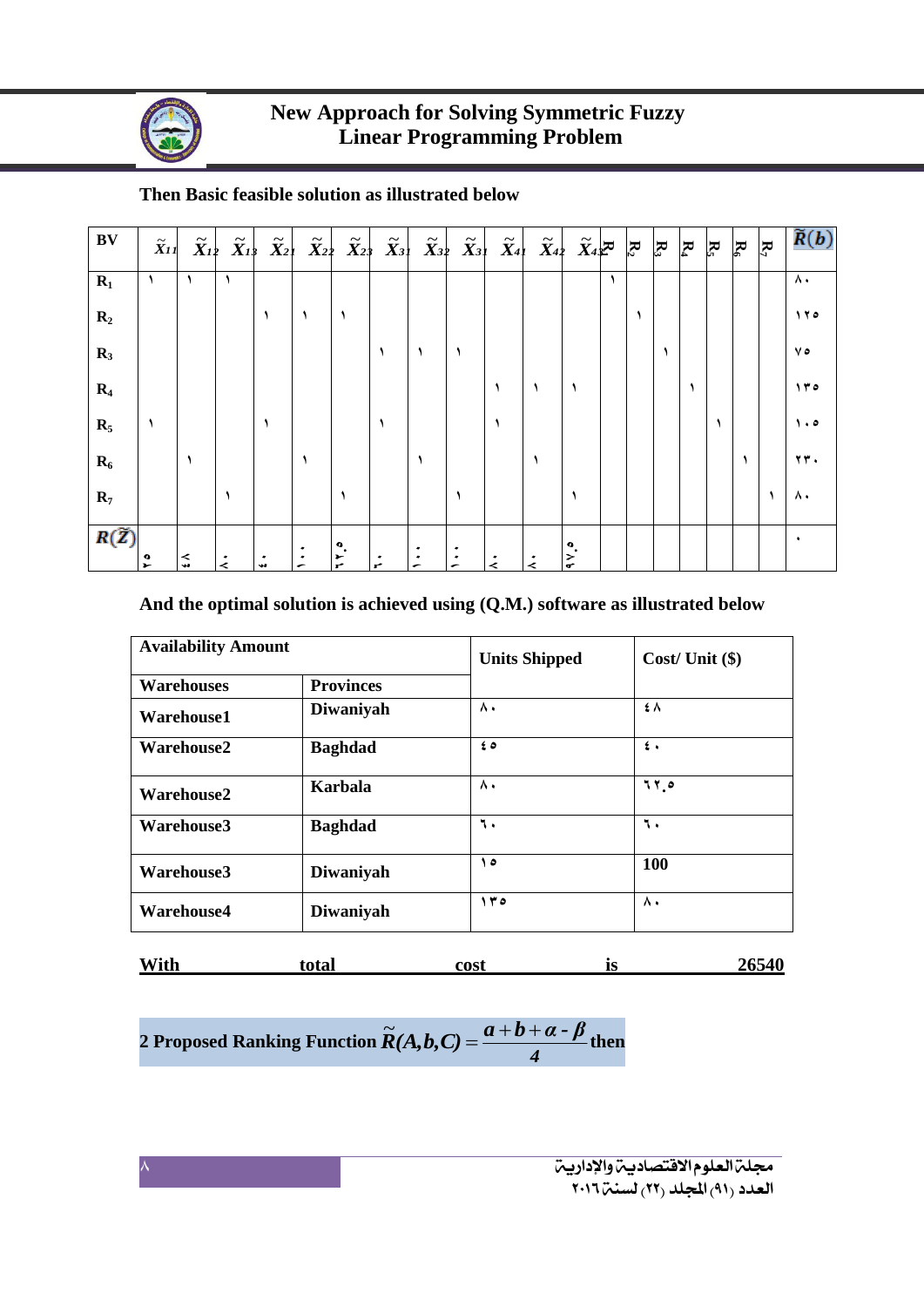

*S.T MinZ 12.5X 24X 40X 20X 50X 31.25X 30X 50X 50X 40X 40X 48.75X*  $\overline{X} \approx 12.5\widetilde{X}_{11} + 24\widetilde{X}_{12} + 40\widetilde{X}_{13} + 20\widetilde{X}_{21} + 50\widetilde{X}_{22} + 31.25\widetilde{X}_{23} + 30\widetilde{X}_{31} + 50\widetilde{X}_{32} + 50\widetilde{X}_{33} + 40\widetilde{X}_{41} + 40\widetilde{X}_{42} + 48.75\widetilde{X}_{43}$  $\widetilde{Z}\approx 12.5\widetilde{X}_{11}+24\widetilde{X}_{12}+40\widetilde{X}_{13}+20\widetilde{X}_{21}+50\widetilde{X}_{22}+31.25\widetilde{X}_{23}+30\widetilde{X}_{31}+50\widetilde{X}_{32}+50\widetilde{X}_{33}+40\widetilde{X}_{41}+40\widetilde{X}_{42}+48.75\widetilde{X}_{43}$ 

 $+ \tilde{X}_{23}$   $+ \tilde{X}_{33}$   $+ \tilde{X}_{43} \approx 4$ <br> $\tilde{X}_{14}, \tilde{X}_{12}, \tilde{X}_{13}, \tilde{X}_{24}, \tilde{X}_{23}, \tilde{X}_{23}, \tilde{X}_{34}, \tilde{X}_{33}, \tilde{X}_{44}, \tilde{X}_{43}, \tilde{X}_{43} \ge 0$  $X_{13}$  +  $X_{23}$  +  $X_{33}$  +  $X_{43} \approx 40$  $\widetilde{X}_{12}$  +  $\widetilde{X}_{22}$  +  $\widetilde{X}_{32}$  +  $\widetilde{X}_{42}$   $\approx 115$  $\widetilde{X}_{11}$  +  $\widetilde{X}_{21}$  +  $\widetilde{X}_{31}$  +  $\widetilde{X}_{41}$   $\approx$  52.5  $\approx 37.5$   $\widetilde{X}_{41} + \widetilde{X}_{42} + \widetilde{X}_{43} \approx 67.5$  $\widetilde{X}_{31} + \widetilde{X}_{32} + \widetilde{X}_{33}$   $\approx 37.5$  $\widetilde{X}_{21} + \widetilde{X}_{22} + \widetilde{X}_{23}$ <br>  $\approx 62.5$ *S.T.*  $\tilde{X}_{11} + \tilde{X}_{12} + \tilde{X}_{13}$   $\approx 40$  $+ \widetilde{X}_{22} + \widetilde{X}_{32} + \widetilde{X}_{42} + \widetilde{X}_{53} + \widetilde{X}_{53} + \widetilde{X}_{43}$  $+\widetilde{X}_{21}$ <br> $+\widetilde{X}_{32}$ <br> $+\widetilde{X}_{32}$ <br> $+\widetilde{X}_{32}$ <br> $+\widetilde{X}_{41}$ <br> $+\widetilde{X}_{42}$  $\frac{\tilde{X}_{41}}{11}$  +  $\tilde{X}_{21}$  +  $\tilde{X}_{31}$  +  $\tilde{X}_{41}$  $\widetilde{X}_{12}$  +  $\widetilde{X}_{22}$  +  $\widetilde{X}_{32}$  +  $\widetilde{X}_{42}$   $\approx$  $+\widetilde{X}_{3I}$  $\widetilde{X}_{13}$  +  $\widetilde{X}_{23}$  +  $\widetilde{X}_{33}$  $+ \, \widetilde{X}_{2I}$ 

**Then Basic feasible solution as illustrated below**

| $\mathbf{B}\mathbf{V}$ |                                   | Then Dasie Ieasibie solution as mustrated below |                           |                                           |                   |                                |                   |                     |                           |                                   |                                   |                                     | Rı | $\mathbf{R}_2$ | $\overline{\mathbf{M}}$ | $\mathbf{K}_4$ | $\mathbf{R}_5$ | $\mathbf{R}_6$ | $\mathbf{R}_7$ | $\widetilde{R}(\bm{b})$ |
|------------------------|-----------------------------------|-------------------------------------------------|---------------------------|-------------------------------------------|-------------------|--------------------------------|-------------------|---------------------|---------------------------|-----------------------------------|-----------------------------------|-------------------------------------|----|----------------|-------------------------|----------------|----------------|----------------|----------------|-------------------------|
|                        | $\tilde{\chi}_{II}$               | $\widetilde{X}_{I2}$                            |                           | $\widetilde{X}_{13}$ $\widetilde{X}_{21}$ | $\widetilde{X}_2$ | $\widetilde X_{23}$            | $\widetilde X_3$  | $\widetilde X_{32}$ | $\widetilde X_3$ l        | $\widetilde X$ 41                 |                                   | $\widetilde{X}_4$ $\widetilde{X}_4$ |    |                |                         |                |                |                |                |                         |
| $R_1$                  | ١                                 | ١                                               |                           |                                           |                   |                                |                   |                     |                           |                                   |                                   |                                     |    |                |                         |                |                |                |                | 40                      |
| $\mathbf{R}_2$         |                                   |                                                 |                           |                                           |                   |                                |                   |                     |                           |                                   |                                   |                                     |    |                |                         |                |                |                |                | 77.0                    |
| $\mathbf{R}_3$         |                                   |                                                 |                           |                                           |                   |                                |                   | ۹                   |                           |                                   |                                   |                                     |    |                |                         |                |                |                |                | $TV$ .                  |
| $R_4$                  |                                   |                                                 |                           |                                           |                   |                                |                   |                     |                           |                                   |                                   | ٠                                   |    |                |                         |                |                |                |                | 7V,0                    |
| $\mathbf{R}_5$         | ١                                 |                                                 |                           |                                           |                   |                                |                   |                     |                           |                                   |                                   |                                     |    |                |                         |                |                |                |                | 0.10                    |
| $\mathbf{R}_{6}$       |                                   |                                                 |                           |                                           |                   |                                |                   |                     |                           |                                   |                                   |                                     |    |                |                         |                |                |                |                | ه ۱۱                    |
| $\mathbf{R}_{7}$       |                                   |                                                 |                           |                                           |                   |                                |                   |                     |                           |                                   |                                   |                                     |    |                |                         |                |                |                | $\lambda$      | $\epsilon$ .            |
| $R(\widetilde{Z})$     | $\bullet$<br>$\frac{1}{\epsilon}$ | $\ddot{r}$                                      | ٠<br>$\ddot{\phantom{0}}$ | $\bullet$<br>$\blacktriangleright$        | ٠<br>$\bullet$    | $\bullet$<br>r<br>$\mathbf{L}$ | ٠<br>$\mathbf{L}$ | ٠<br>$\mathbf{o}$   | $\bullet$<br>$\mathbf{o}$ | $\bullet$<br>$\ddot{\phantom{0}}$ | $\bullet$<br>$\ddot{\phantom{0}}$ | $\bullet$ V, V 3                    |    |                |                         |                |                |                |                |                         |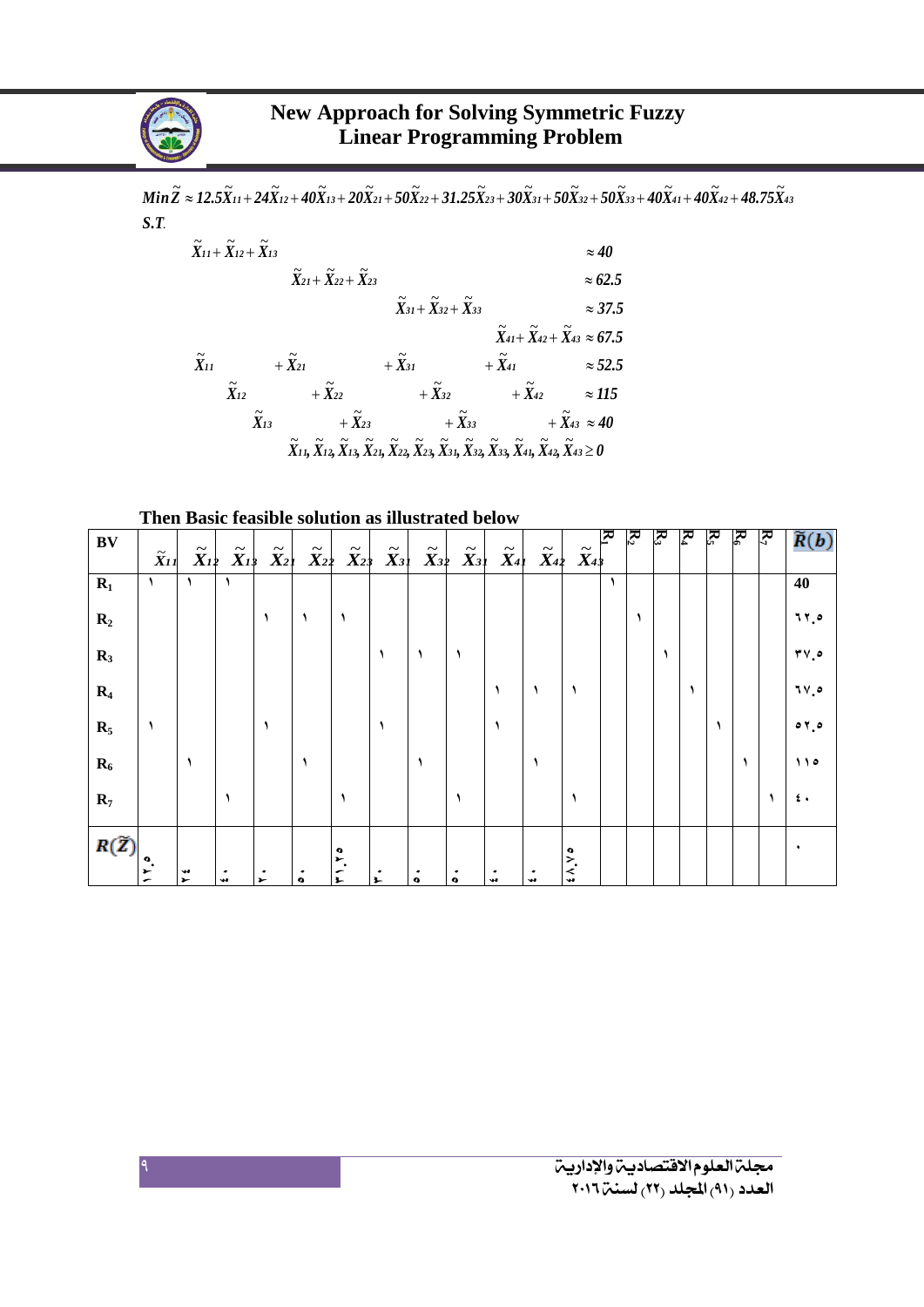

|  |  | And the optimal solution is achieved using $(Q.M.)$ software as illustrated below |
|--|--|-----------------------------------------------------------------------------------|
|  |  |                                                                                   |

| <b>Availability Amount</b> |                  | <b>Units Shipped</b> | $Cost/ Unit$ (\$) |
|----------------------------|------------------|----------------------|-------------------|
| <b>Warehouses</b>          | <b>Provinces</b> |                      |                   |
| Warehouse1                 | Diwaniyah        | $\mathbf{f}$ .       | ٢٤                |
| Warehouse2                 | <b>Baghdad</b>   | 41.0                 | ۲.                |
| Warehouse2                 | Karbala          | $\epsilon$ .         | T1.70             |
| Warehouse3                 | <b>Baghdad</b>   | ٣.                   | $\mathbf{r}$ .    |
| Warehouse3                 | Diwaniyah        | V, P                 | $\circ$ .         |
| Warehouse4                 | Diwaniyah        | ۰۷.٥                 | $\epsilon$ .      |

### **With total cost is 6635**

### **6-Conclusions:**

**In this paper two techniques are proposed for solving fuzzy optimal solution of fuzzy linear programming problem (FLP). The (FLP) problem is converted into crisp linear programming (CLP) using two proposed ranking function for calculating the trapezoidal weight of criteria and compare between these methods with the Traditional and shows the First proposed technique is batter from Traditional and the second technique is batter from First proposed technique as illustrated below**

| techniques         | <b>Ranking function</b>                             | <b>Total cost</b>         |
|--------------------|-----------------------------------------------------|---------------------------|
| <b>Traditional</b> | $\widetilde{R}(A,b,C) = \frac{a+b+\alpha+\beta}{4}$ | $R(\tilde{Z}) = 58547$    |
| Proposed 1         | $\widetilde{R}(A,b,C)=\frac{a+b}{2}$                | $R(\tilde{Z}) = 26540$    |
| <b>Proposed</b>    | $\widetilde{R}(A,b,C) = \frac{a+b+\alpha-\beta}{4}$ | $R(\widetilde{Z}) = 6635$ |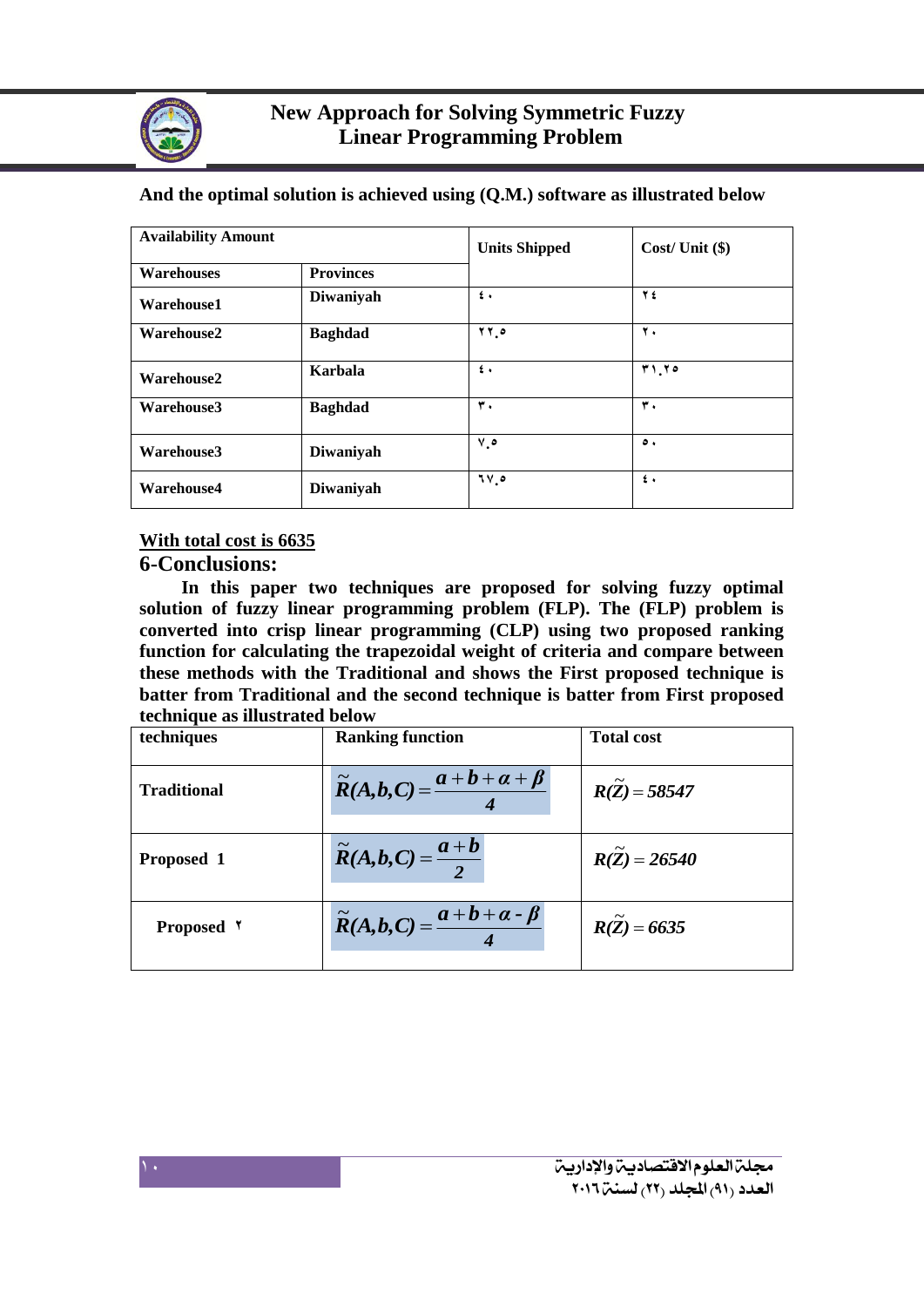

## **7-References**

**1-M. Shanmugasundari and K. Ganesan"2013"**

**A Novel Approach for the fuzzy optimal solution of Fuzzy Transportation Problem, International Journal of Engineering Research and Applications (IJERA), Vol. 3, Issue 1,, pp.1416-1424**

**2-Hadi Basirzadeh"2011"An Approach for Solving Fuzzy**

**Transportation Problem, Applied Mathematical Sciences, Vol. 5, 2011, no. 32, 1549 – 1566.**

**3-Ali Ebrahimnejad and Madjid Tavana"2014"A novel method for solving linear programming problems with symmetric trapezoidal fuzzy number, Applied Mathematical Modeling Vol.38, Issue18, pp.4388–4395**

**4-Amit Kumar and Neha Bhatia"2011"A New Method for Solving Fuzzy Sensitivity Analysis Problems ,Vol. 9,Issue 2,pp.49-64**

**5-A.Karpagam and P.Sumathi"2014" Innovative method for solving fuzzy linear programming problems with symmetric trapezoidal fuzzy numbers, Volume 3,Issue 6,Page No.95-98**

**6- Yi-hua Zhong, Yan-lin Jia, Dandan Chen, and Yan Yang"2013" Interior Point Method for Solving Fuzzy Number Linear Programming Problems Using Linear Ranking Function, Hindawi Publishing Corporation Journal of Applied Mathematics Volume 2013, Article ID 795098, 9 pages**